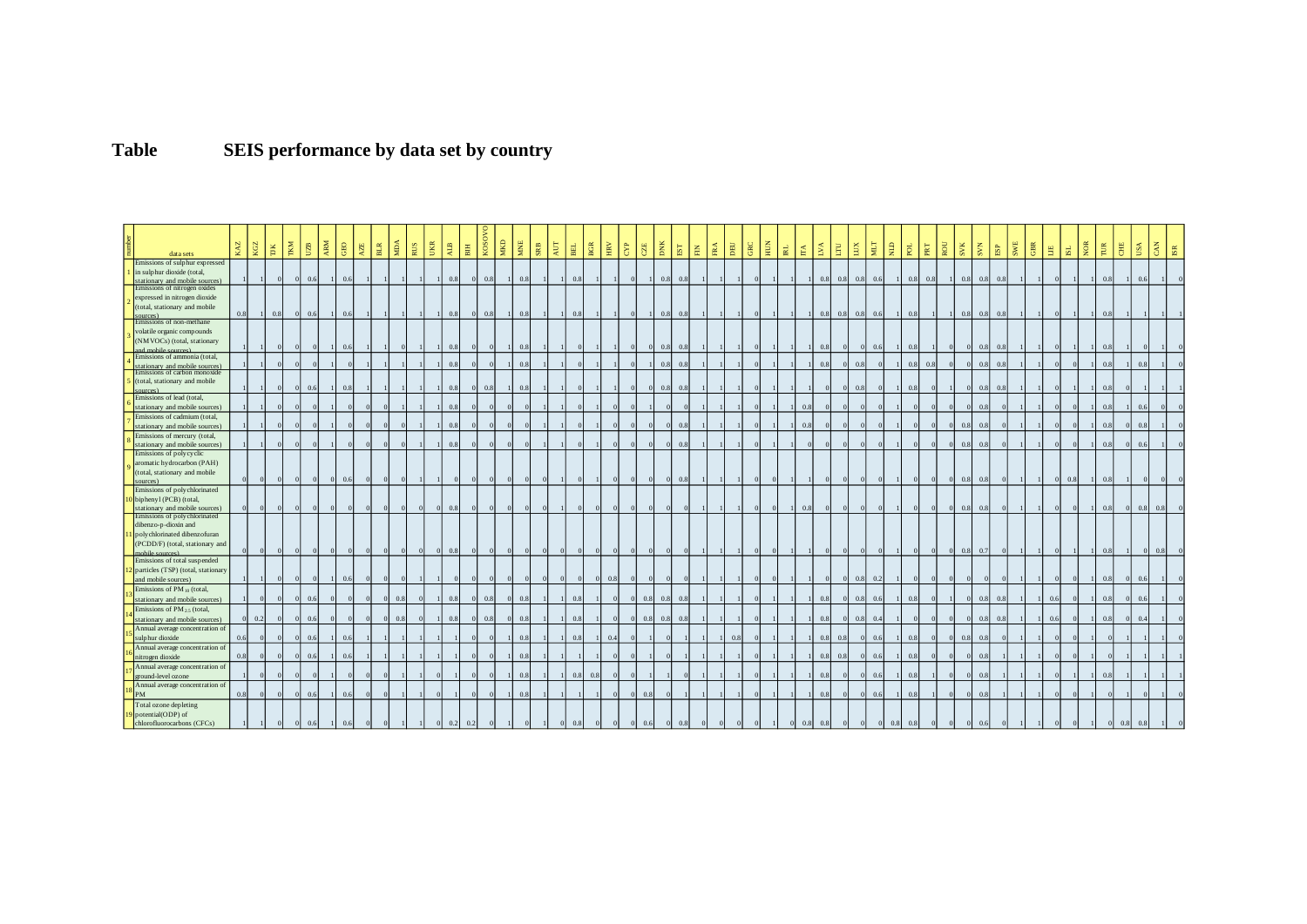| data sets                                                      | KAZ            | KGZ | TKM<br>$\overline{\rm H}$ | U2B                   | ARM                        | $_{\rm{GEO}}$ | 罗<br>          | <b>MDA</b><br>$_{\rm BLR}$ | RUS        | UKR      | $\frac{1}{2}$ | 圕   | KOS | MЮ             | MNE<br>${\bf SRB}$ | $\lambda\mathrm{UT}$ | $_{\rm BE}$    | $_{\rm BGR}$   | EN CYP |                | CZE            | DNK           | $_{\rm{EST}}$  | $\overline{\mathrm{H}}$ | $_{\rm FRA}$   | DEU            | $rac{BC}{HOM}$ |     | $\mathbbm{R}$  | É.       | LVA        | LUX<br>$\overline{\mathrm{E}}$ | NЦ       | $\frac{1}{2}$           | $P_{\alpha}$    | $_{\rm {PRT}}$ | ROU                        | SVK      | $\mathbf{s}$    | ESP      | SWE      | GBR | 胃        | <b>SL</b> | <b>NOK</b> | $\overline{\mathrm{P}}$ | 思<br>USA       | CAN        | $_{\rm IR}$    |     |
|----------------------------------------------------------------|----------------|-----|---------------------------|-----------------------|----------------------------|---------------|----------------|----------------------------|------------|----------|---------------|-----|-----|----------------|--------------------|----------------------|----------------|----------------|--------|----------------|----------------|---------------|----------------|-------------------------|----------------|----------------|----------------|-----|----------------|----------|------------|--------------------------------|----------|-------------------------|-----------------|----------------|----------------------------|----------|-----------------|----------|----------|-----|----------|-----------|------------|-------------------------|----------------|------------|----------------|-----|
| 0 Total ODP of Halons                                          |                |     |                           |                       |                            | 0.6           | $\alpha$       |                            |            | $\Omega$ | 0.2           |     |     |                |                    |                      |                |                |        |                |                |               | 0.8            |                         |                |                |                | 0.8 |                |          |            |                                |          |                         |                 |                |                            |          | 0.4             |          |          |     |          |           |            |                         | 0.8            |            |                |     |
| Total ODP of other fully<br>halogenated CFCs                   |                |     |                           |                       |                            |               | $\sqrt{ }$     |                            |            | $\Omega$ | 0.2           | 0.8 |     | $\overline{1}$ |                    |                      | $\Omega$       | $\sqrt{0}$     |        |                | $\Omega$       |               | 0.8            |                         | $\overline{0}$ |                | $\Omega$       | 0.8 |                |          |            |                                |          | $\epsilon$              |                 |                | $\sqrt{ }$                 | $\Omega$ | 0.6             |          |          |     |          |           |            |                         | 0.8            |            |                |     |
| Total ODP of carbon                                            |                |     |                           |                       |                            |               |                |                            |            |          |               |     |     |                |                    |                      |                |                |        |                |                |               |                |                         |                |                |                |     |                |          |            |                                |          |                         |                 |                |                            |          |                 |          |          |     |          |           |            |                         |                |            |                |     |
| tetrachloride                                                  |                |     |                           |                       |                            |               | $\Omega$       |                            |            | $\Omega$ | 0.2           | 0.8 |     |                |                    |                      | $\Omega$       | $\Omega$       |        |                | $\overline{0}$ | $\Omega$      | 0.8            |                         | $\overline{0}$ |                | $\Omega$       | 0.8 | $\Omega$       | 0.8      |            |                                |          | $\epsilon$              |                 |                | $\Omega$                   |          | 0.6<br>$\Omega$ |          |          |     |          |           |            |                         | 0.8            |            |                |     |
| Total ODP of 1,1,1-<br>trichloroethane                         |                |     |                           |                       |                            |               | $\sqrt{ }$     |                            |            | $\Omega$ | 0.2           | 0.8 |     |                |                    |                      |                |                |        |                |                |               | 0.8            |                         |                |                |                | 0.8 |                |          |            |                                |          |                         |                 |                |                            |          | 0.6             |          |          |     |          |           |            |                         |                |            |                |     |
| Total ODP of                                                   |                |     |                           |                       |                            |               |                |                            |            |          |               |     |     |                |                    |                      |                |                |        |                |                |               |                |                         |                |                |                |     |                |          |            |                                |          |                         |                 |                |                            |          |                 |          |          |     |          |           |            |                         |                |            |                |     |
| hydrochlorofluorocarbons                                       |                |     |                           |                       |                            |               |                |                            |            |          |               |     |     |                |                    |                      |                |                |        |                |                |               |                |                         |                |                |                |     |                |          |            |                                |          |                         |                 |                |                            |          |                 |          |          |     |          |           |            |                         |                |            |                |     |
| (HCFCs)                                                        |                |     |                           |                       |                            |               |                |                            |            |          | 0.2           |     |     |                |                    |                      |                |                |        |                |                |               | 0.8            |                         |                |                |                |     |                | 0.8      |            |                                |          | $\Omega$                | 0.8             | 0.8            |                            |          | 0.6             |          |          |     |          |           |            |                         |                |            |                |     |
| Total ODP of methyl bromide<br>Average annual deviation from   |                |     | $\sqrt{ }$                |                       |                            |               |                | $\Omega$                   |            | $\Omega$ | 0.2           |     |     | $\overline{1}$ | $\overline{0}$     |                      | $\overline{0}$ | $\overline{0}$ |        | - 0            | $\overline{0}$ |               | 0.8            |                         | $\overline{0}$ | $\overline{0}$ | $\overline{0}$ | 0.8 | $\overline{0}$ |          | $\Omega$   |                                |          | $\epsilon$              |                 |                | $\epsilon$                 | $\Omega$ | 0.6             |          |          |     | $\Omega$ | $\Omega$  |            |                         |                | $\sqrt{2}$ |                |     |
| the long-term average                                          |                |     |                           |                       |                            |               |                |                            |            |          |               |     |     |                |                    |                      |                |                |        |                |                |               |                |                         |                |                |                |     |                |          |            |                                |          |                         |                 |                |                            |          |                 |          |          |     |          |           |            |                         |                |            |                |     |
| temperature                                                    |                |     |                           |                       |                            |               |                | $\Omega$                   | $\sqrt{ }$ | $\Omega$ |               |     |     |                | $\Omega$           |                      |                |                |        | $\overline{0}$ | 0.6            | $\Omega$      | 0.8            |                         |                |                | $\Omega$       |     |                |          | 0.8        | 0.8                            | $\Omega$ | $0.8\quad 0.8\quad 0.8$ |                 |                | $\Omega$                   |          | $0\quad 0.8$    |          |          |     |          |           |            | 0.8                     |                |            | 0.8            |     |
| Annual deviation from the long-                                |                |     | $\epsilon$                |                       |                            |               |                | $\Omega$                   | $\Omega$   | $\Omega$ |               |     |     |                | $\Omega$           |                      | $\Omega$       | $\Omega$       |        |                | 0.6            | $\Omega$      | 0.8            |                         | $\overline{0}$ |                |                |     |                |          | $\Omega$   |                                |          | 0.8                     |                 | $\epsilon$     | $\Omega$                   | $\Omega$ | 0.8             |          | $\Omega$ |     |          |           |            | 0.8                     |                |            |                |     |
| term average precipitation<br>Aggregated GHG emissions         |                |     |                           |                       |                            |               |                |                            |            |          |               |     |     |                |                    |                      |                |                |        |                |                |               |                |                         |                |                |                |     |                |          |            |                                |          |                         |                 |                |                            |          |                 |          |          |     |          |           |            |                         |                |            |                |     |
| including emissions/removals                                   |                |     |                           |                       |                            |               |                |                            |            |          |               |     |     |                |                    |                      |                |                |        |                |                |               |                |                         |                |                |                |     |                |          |            |                                |          |                         |                 |                |                            |          |                 |          |          |     |          |           |            |                         |                |            |                |     |
| from LULUCF                                                    |                |     | 0.8                       | $\Omega$              | $\Omega$<br>$\overline{1}$ | 0.4           |                |                            |            | $\Omega$ |               |     |     | $\overline{1}$ | 0.8                |                      | $\overline{1}$ | $\Omega$       |        | $\overline{0}$ |                |               | $\overline{0}$ |                         | $\Omega$       |                |                |     |                |          | 0.8        | $\epsilon$                     | $\Omega$ | 0.8                     |                 | 0.8            | $\overline{0}$             | $\Omega$ | $\Omega$        |          |          |     |          |           |            | 0.8                     |                |            |                |     |
| Aggregated GHG emissions by<br>energy, industrial processes,   |                |     |                           |                       |                            |               |                |                            |            |          |               |     |     |                |                    |                      |                |                |        |                |                |               |                |                         |                |                |                |     |                |          |            |                                |          |                         |                 |                |                            |          |                 |          |          |     |          |           |            |                         |                |            |                |     |
| solvent and other product use,                                 |                |     |                           |                       |                            |               |                |                            |            |          |               |     |     |                |                    |                      |                |                |        |                |                |               |                |                         |                |                |                |     |                |          |            |                                |          |                         |                 |                |                            |          |                 |          |          |     |          |           |            |                         |                |            |                |     |
| agriculture, land use and                                      |                |     |                           |                       |                            |               |                |                            |            |          |               |     |     |                |                    |                      |                |                |        |                |                |               |                |                         |                |                |                |     |                |          |            |                                |          |                         |                 |                |                            |          |                 |          |          |     |          |           |            |                         |                |            |                |     |
| forestry, waste                                                |                |     | 0.8                       |                       |                            | 0.4           |                |                            |            |          |               |     |     |                |                    |                      |                |                |        |                | 0.6            |               | $\bf{0}$       |                         | 0.8            |                |                |     |                |          | 0.8        |                                |          | 0.8                     | 0.8<br>$\Omega$ |                | $\overline{0}$             | 0.8      | 0.8             |          |          |     |          |           |            | 0.8                     |                |            |                |     |
| Renewable freshwater resources                                 |                |     |                           |                       |                            | 0.6           |                | $\Omega$                   | 0.6        |          |               |     |     | $\Omega$       | $\Omega$           |                      | $\Omega$       | $\sqrt{2}$     |        |                | 0.8            | $\Omega$      | $\Omega$       |                         |                | 0.8            |                |     |                |          | $\Omega$   |                                |          | 0.8                     |                 |                | $\epsilon$                 | $\Omega$ | $\epsilon$      |          |          |     |          |           |            | 0.8                     |                |            |                |     |
| Total freshwater abstraction                                   |                |     |                           |                       |                            |               |                |                            |            |          |               |     |     |                |                    |                      |                |                |        |                |                |               |                |                         |                |                |                |     |                |          |            |                                |          |                         |                 |                |                            |          |                 |          |          |     |          |           |            |                         |                |            |                |     |
| (per river basin, season and<br>year)                          | 0.4            |     |                           | 0.6<br>$\Omega$       | $\overline{1}$             | 0.6           |                |                            |            |          |               |     |     |                | $\Omega$           | $\Omega$             | $\Omega$       | $\Omega$       | 0.8    | $\alpha$       |                | $0 \quad 0.4$ |                | $\alpha$                | $\overline{0}$ | $\alpha$       | $\Omega$       |     |                |          | $\Omega$   | 0.8                            | $\Omega$ | $0 \quad 0.8$           | 0.8             |                | $\sqrt{ }$                 | $\Omega$ | $\Omega$        |          |          |     |          | $\Omega$  |            | 0.8                     |                |            |                |     |
| Freshwater abstraction by water                                |                |     |                           |                       |                            |               |                |                            |            |          |               |     |     |                |                    |                      |                |                |        |                |                |               |                |                         |                |                |                |     |                |          |            |                                |          |                         |                 |                |                            |          |                 |          |          |     |          |           |            |                         |                |            |                |     |
| supply industry, households,                                   |                |     |                           |                       |                            |               |                |                            |            |          |               |     |     |                |                    |                      |                |                |        |                |                |               |                |                         |                |                |                |     |                |          |            |                                |          |                         |                 |                |                            |          |                 |          |          |     |          |           |            |                         |                |            |                |     |
| agriculture forestry and fishing.                              |                |     |                           |                       |                            |               |                |                            |            |          |               |     |     |                |                    |                      |                |                |        |                |                |               |                |                         |                |                |                |     |                |          |            |                                |          |                         |                 |                |                            |          |                 |          |          |     |          |           |            |                         |                |            |                |     |
| manufacturing, electric industry,<br>other economic activities |                |     |                           |                       |                            |               |                |                            |            |          |               |     |     |                |                    |                      |                |                |        |                |                |               |                |                         |                |                |                |     |                |          |            |                                |          |                         |                 |                |                            |          |                 |          |          |     |          |           |            |                         |                |            |                |     |
|                                                                | 0.4            |     |                           |                       |                            | 0.6           |                |                            |            |          |               |     |     |                |                    |                      |                |                |        |                |                |               |                |                         |                |                |                |     |                |          | $\Omega$   | 0.8                            |          | $\Omega$                | 0.8<br>0.8      |                |                            | $\Omega$ | $\Omega$        | $\Omega$ |          |     |          |           |            | 0.8                     |                |            |                |     |
| Water exploitation index                                       | 0.4            |     |                           |                       |                            | $^{0.4}$      |                |                            |            |          |               |     |     |                |                    |                      |                |                |        |                |                |               | 0.4            |                         |                | 0.8            |                |     |                |          |            |                                |          |                         |                 |                |                            |          | 0.8             |          |          |     |          |           |            | 0.8                     |                |            |                |     |
| Total freshwater available                                     |                |     |                           |                       |                            | 0.6           |                |                            |            |          |               |     |     | $\Omega$       |                    |                      |                |                |        |                |                |               |                |                         | $\Omega$       |                |                |     |                |          |            |                                |          | 0.8                     |                 |                | $\epsilon$                 | $\Omega$ | $\Omega$        | 0.3      |          |     |          |           |            | 0.8                     |                | 0.8        |                | 0.8 |
| Total freshwater use                                           | 0.4            |     |                           | 0.6<br>$\sqrt{2}$     |                            | 0.6           |                |                            |            |          |               |     |     |                |                    |                      |                |                |        |                |                |               |                | 0.4                     |                |                |                |     |                |          |            |                                |          | 0.6                     |                 |                |                            |          | $\epsilon$      |          |          |     |          |           |            | 0.8                     |                | 0.8        |                | 0.8 |
| Losses of water during transport                               | 0 <sub>A</sub> |     |                           |                       |                            | 0.8           |                |                            | 0.8        |          |               |     |     |                |                    |                      |                |                | 0.8    |                |                |               |                |                         |                |                |                |     |                |          |            |                                |          |                         |                 |                |                            |          |                 |          |          |     |          |           |            | 0.8                     |                | 0.8        |                |     |
| Freshwater use by households,                                  |                |     |                           |                       |                            |               |                |                            |            |          |               |     |     |                |                    |                      |                |                |        |                |                |               |                |                         |                |                |                |     |                |          |            |                                |          |                         |                 |                |                            |          |                 |          |          |     |          |           |            |                         |                |            |                |     |
| agriculture forestry and fishing                               |                |     |                           |                       |                            |               |                |                            |            |          |               |     |     |                |                    |                      |                |                |        |                |                |               |                |                         |                |                |                |     |                |          |            |                                |          |                         |                 |                |                            |          |                 |          |          |     |          |           |            |                         |                |            |                |     |
| of which irrigation,<br>manufacturing, electric industry,      |                |     |                           |                       |                            |               |                |                            |            |          |               |     |     |                |                    |                      |                |                |        |                |                |               |                |                         |                |                |                |     |                |          |            |                                |          |                         |                 |                |                            |          |                 |          |          |     |          |           |            |                         |                |            |                |     |
| other economic activities                                      |                |     | $\overline{0}$            | 0.6                   |                            | 0.6           |                |                            |            |          |               |     |     |                |                    |                      |                | $\sqrt{0}$     |        |                |                |               | $\overline{0}$ |                         | $\overline{0}$ |                |                |     |                | $\Omega$ | $0.8\ 0.6$ |                                | $\Omega$ | $0.8\ 0.8$              |                 |                |                            |          |                 |          |          |     |          |           |            | 0.8                     | $\overline{1}$ | 0.8        | $\overline{1}$ | 0.8 |
| Population connected and not-                                  |                |     |                           |                       |                            |               |                |                            |            |          |               |     |     |                |                    |                      |                |                |        |                |                |               |                |                         |                |                |                |     |                |          |            |                                |          |                         |                 |                |                            |          |                 |          |          |     |          |           |            |                         |                |            |                |     |
| connected to water supply                                      |                |     |                           |                       |                            |               |                |                            |            |          |               |     |     |                |                    |                      |                |                |        |                |                |               |                |                         |                |                |                |     |                |          |            |                                |          |                         |                 |                |                            |          |                 |          |          |     |          |           |            |                         |                |            |                |     |
| industry                                                       |                |     |                           |                       |                            |               |                |                            |            |          |               |     |     |                |                    |                      |                |                |        |                |                |               |                |                         |                |                |                |     |                |          |            |                                |          |                         |                 |                |                            |          |                 |          |          |     |          |           |            |                         |                | 0.8        |                |     |
| Mean concentration of BOD in<br>maior rivers                   | 0.4            |     | $\Omega$                  | 0.6<br>$\overline{0}$ |                            | 0.6           | $\overline{1}$ |                            |            |          | 0.8           | 0.8 |     | $\overline{1}$ | 0.8                |                      | $\Omega$       | $\sqrt{0}$     |        |                |                | $\Omega$      | $\bf{0}$       | $\Omega$                | 0.8            |                |                |     | $\overline{0}$ | $\Omega$ | $\bf{0}$   | 0.8                            | 0.6      | $\bf{0}$                | $\overline{0}$  | 0.8            | $\overline{0}$<br>$\Omega$ | $\Omega$ |                 |          |          |     |          |           |            |                         |                | $\Omega$   | 0.6            |     |